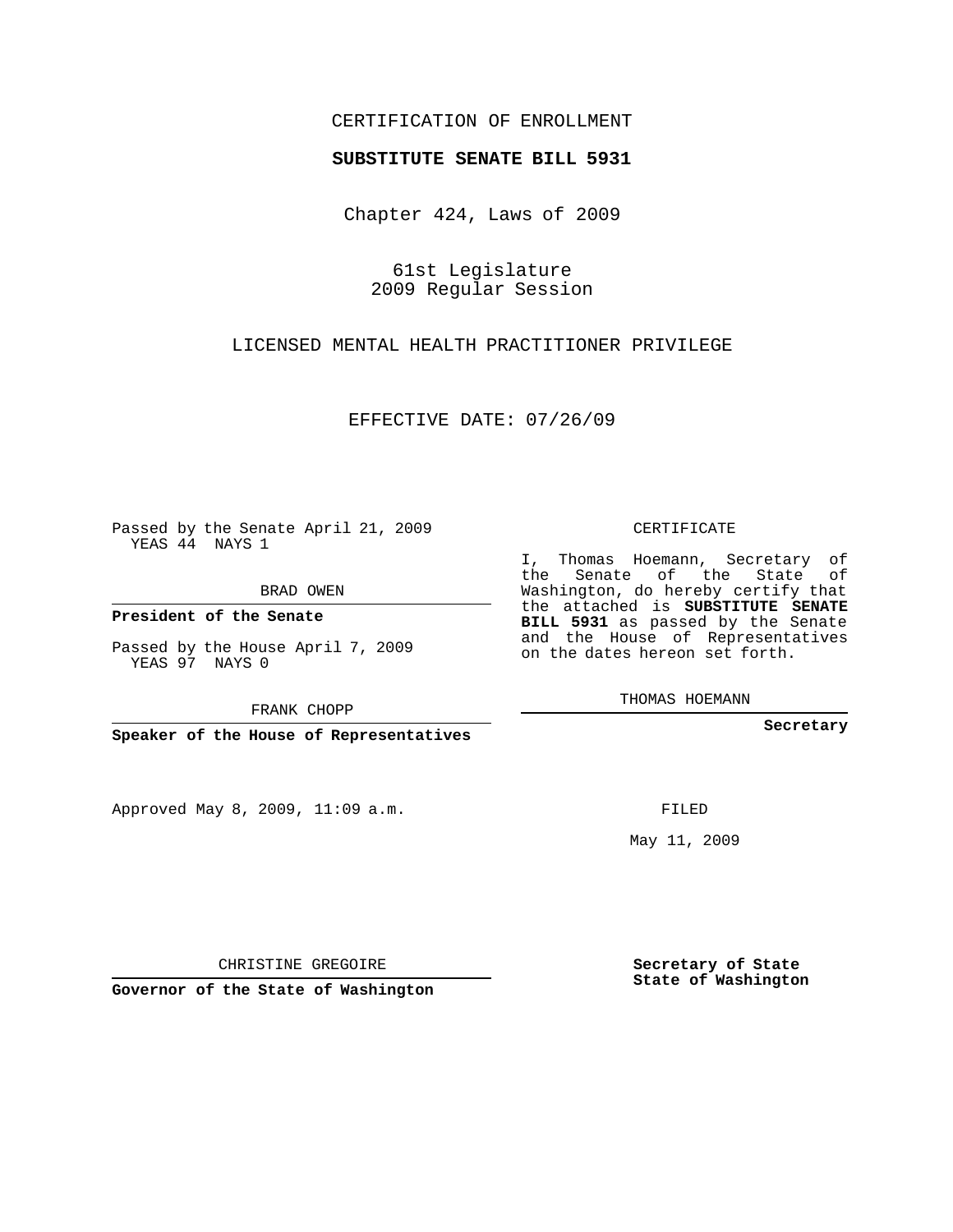## **SUBSTITUTE SENATE BILL 5931** \_\_\_\_\_\_\_\_\_\_\_\_\_\_\_\_\_\_\_\_\_\_\_\_\_\_\_\_\_\_\_\_\_\_\_\_\_\_\_\_\_\_\_\_\_

\_\_\_\_\_\_\_\_\_\_\_\_\_\_\_\_\_\_\_\_\_\_\_\_\_\_\_\_\_\_\_\_\_\_\_\_\_\_\_\_\_\_\_\_\_

AS AMENDED BY THE HOUSE

Passed Legislature - 2009 Regular Session

**State of Washington 61st Legislature 2009 Regular Session**

**By** Senate Judiciary (originally sponsored by Senators Murray, Delvin, and Kline)

READ FIRST TIME 02/24/09.

 AN ACT Relating to licensed mental health practitioner privilege; and amending RCW 5.60.060.

BE IT ENACTED BY THE LEGISLATURE OF THE STATE OF WASHINGTON:

 **Sec. 1.** RCW 5.60.060 and 2008 c 6 s 402 are each amended to read as follows:

 (1) A spouse or domestic partner shall not be examined for or against his or her spouse or domestic partner, without the consent of the spouse or domestic partner; nor can either during marriage or during the domestic partnership or afterward, be without the consent of the other, examined as to any communication made by one to the other during the marriage or the domestic partnership. But this exception shall not apply to a civil action or proceeding by one against the other, nor to a criminal action or proceeding for a crime committed by one against the other, nor to a criminal action or proceeding against a spouse or domestic partner if the marriage or the domestic partnership occurred subsequent to the filing of formal charges against the defendant, nor to a criminal action or proceeding for a crime committed by said spouse or domestic partner against any child of whom said spouse or domestic partner is the parent or guardian, nor to a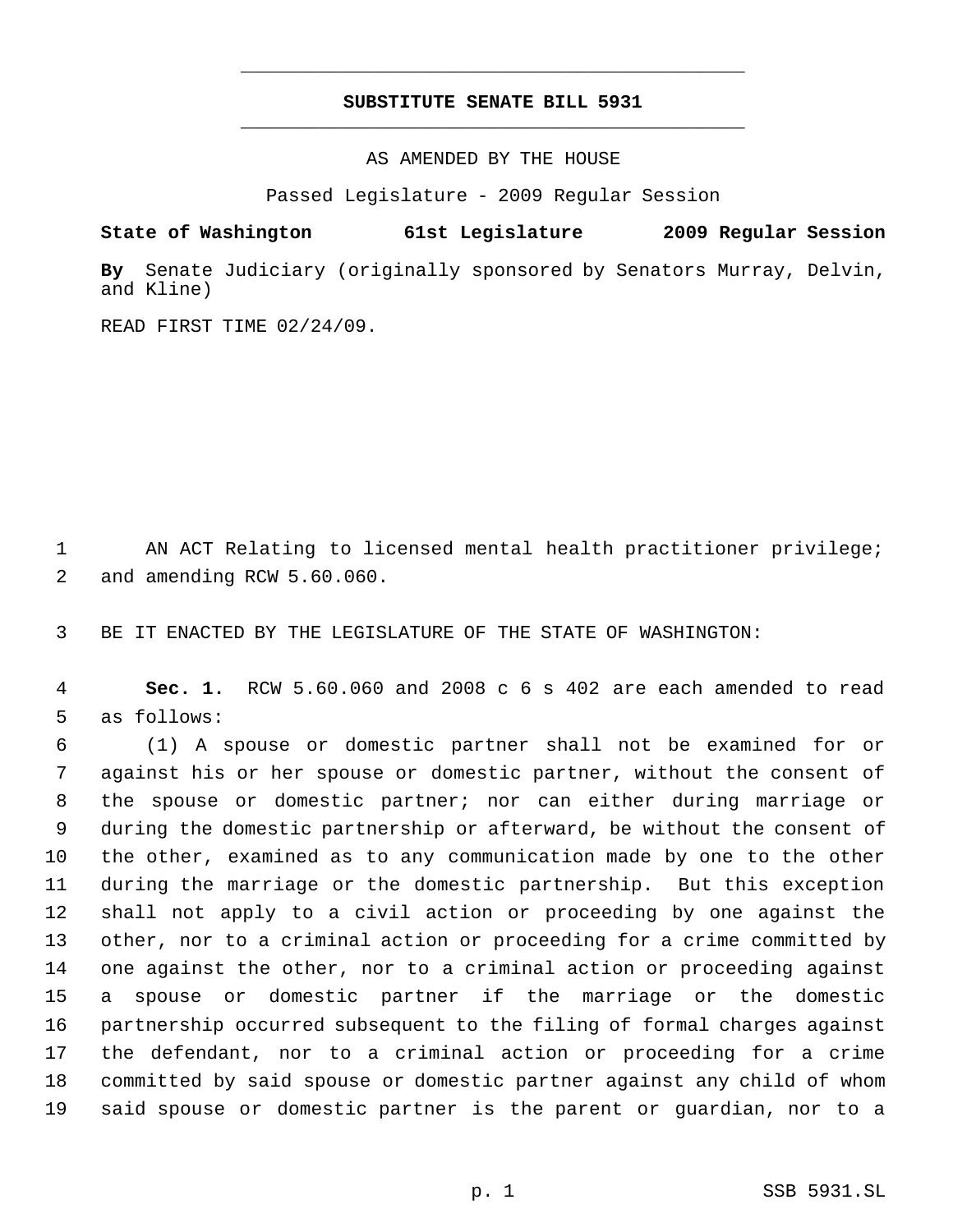proceeding under chapter 70.96A, 70.96B, 71.05, or 71.09 RCW: PROVIDED, That the spouse or the domestic partner of a person sought to be detained under chapter 70.96A, 70.96B, 71.05, or 71.09 RCW may not be compelled to testify and shall be so informed by the court prior to being called as a witness.

 (2)(a) An attorney or counselor shall not, without the consent of his or her client, be examined as to any communication made by the client to him or her, or his or her advice given thereon in the course of professional employment.

 (b) A parent or guardian of a minor child arrested on a criminal charge may not be examined as to a communication between the child and his or her attorney if the communication was made in the presence of the parent or guardian. This privilege does not extend to communications made prior to the arrest.

 (3) A member of the clergy, a Christian Science practitioner listed in the Christian Science Journal, or a priest shall not, without the consent of a person making the confession or sacred confidence, be examined as to any confession or sacred confidence made to him or her in his or her professional character, in the course of discipline enjoined by the church to which he or she belongs.

 (4) Subject to the limitations under RCW 70.96A.140 or 71.05.360 (8) and (9), a physician or surgeon or osteopathic physician or surgeon or podiatric physician or surgeon shall not, without the consent of his or her patient, be examined in a civil action as to any information acquired in attending such patient, which was necessary to enable him or her to prescribe or act for the patient, except as follows:

 (a) In any judicial proceedings regarding a child's injury, neglect, or sexual abuse or the cause thereof; and

 (b) Ninety days after filing an action for personal injuries or wrongful death, the claimant shall be deemed to waive the physician- patient privilege. Waiver of the physician-patient privilege for any one physician or condition constitutes a waiver of the privilege as to all physicians or conditions, subject to such limitations as a court may impose pursuant to court rules.

 (5) A public officer shall not be examined as a witness as to communications made to him or her in official confidence, when the public interest would suffer by the disclosure.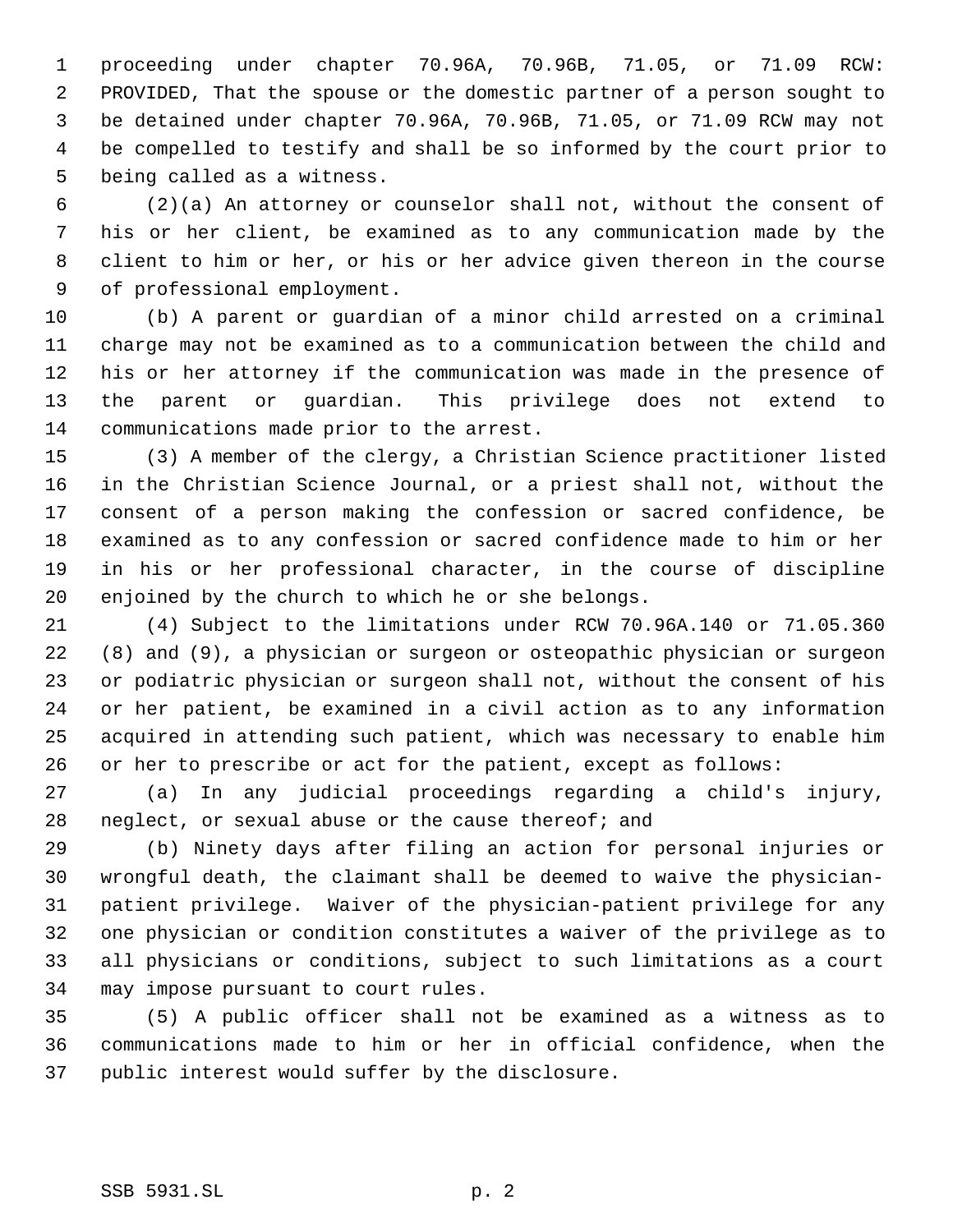(6)(a) A peer support group counselor shall not, without consent of the law enforcement officer or firefighter making the communication, be compelled to testify about any communication made to the counselor by the officer or firefighter while receiving counseling. The counselor must be designated as such by the sheriff, police chief, fire chief, or chief of the Washington state patrol, prior to the incident that results in counseling. The privilege only applies when the communication was made to the counselor while acting in his or her capacity as a peer support group counselor. The privilege does not apply if the counselor was an initial responding officer or firefighter, a witness, or a party to the incident which prompted the delivery of peer support group counseling services to the law enforcement officer or firefighter.

 (b) For purposes of this section, "peer support group counselor" means a:

 (i) Law enforcement officer, firefighter, civilian employee of a law enforcement agency, or civilian employee of a fire department, who has received training to provide emotional and moral support and counseling to an officer or firefighter who needs those services as a result of an incident in which the officer or firefighter was involved while acting in his or her official capacity; or

 (ii) Nonemployee counselor who has been designated by the sheriff, police chief, fire chief, or chief of the Washington state patrol to provide emotional and moral support and counseling to an officer or firefighter who needs those services as a result of an incident in which the officer or firefighter was involved while acting in his or her official capacity.

 (7) A sexual assault advocate may not, without the consent of the victim, be examined as to any communication made between the victim and the sexual assault advocate.

 (a) For purposes of this section, "sexual assault advocate" means the employee or volunteer from a rape crisis center, victim assistance unit, program, or association, that provides information, medical or legal advocacy, counseling, or support to victims of sexual assault, who is designated by the victim to accompany the victim to the hospital or other health care facility and to proceedings concerning the alleged assault, including police and prosecution interviews and court proceedings.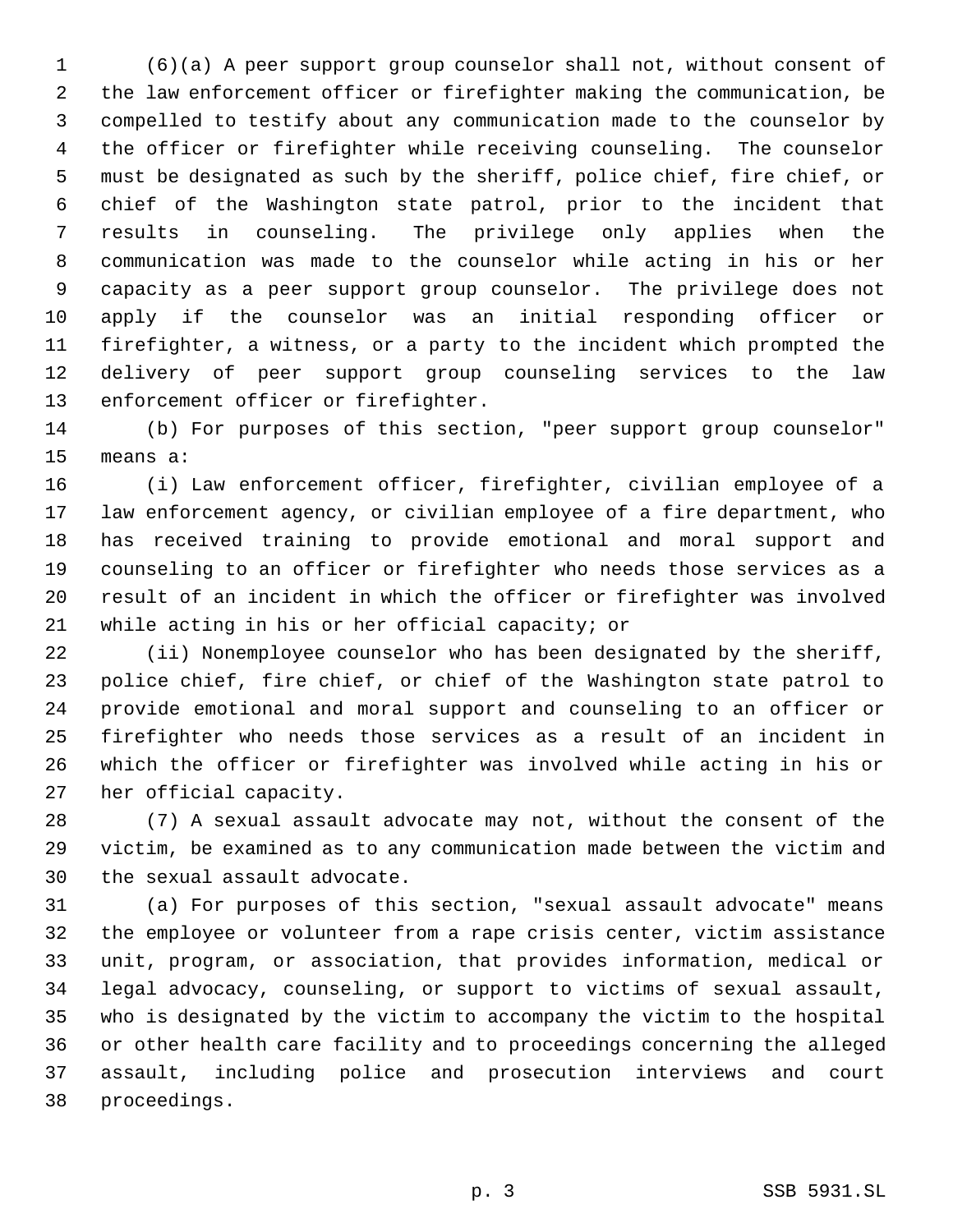(b) A sexual assault advocate may disclose a confidential communication without the consent of the victim if failure to disclose is likely to result in a clear, imminent risk of serious physical injury or death of the victim or another person. Any sexual assault advocate participating in good faith in the disclosing of records and communications under this section shall have immunity from any liability, civil, criminal, or otherwise, that might result from the action. In any proceeding, civil or criminal, arising out of a disclosure under this section, the good faith of the sexual assault advocate who disclosed the confidential communication shall be presumed.

 (8) A domestic violence advocate may not, without the consent of the victim, be examined as to any communication between the victim and the domestic violence advocate.

 (a) For purposes of this section, "domestic violence advocate" means an employee or supervised volunteer from a community-based domestic violence program or human services program that provides information, advocacy, counseling, crisis intervention, emergency shelter, or support to victims of domestic violence and who is not employed by, or under the direct supervision of, a law enforcement agency, a prosecutor's office, or the child protective services section of the department of social and health services as defined in RCW 26.44.020.

 (b) A domestic violence advocate may disclose a confidential communication without the consent of the victim if failure to disclose is likely to result in a clear, imminent risk of serious physical injury or death of the victim or another person. This section does not relieve a domestic violence advocate from the requirement to report or cause to be reported an incident under RCW 26.44.030(1) or to disclose relevant records relating to a child as required by RCW 26.44.030(12). Any domestic violence advocate participating in good faith in the disclosing of communications under this subsection is immune from liability, civil, criminal, or otherwise, that might result from the action. In any proceeding, civil or criminal, arising out of a disclosure under this subsection, the good faith of the domestic violence advocate who disclosed the confidential communication shall be presumed.